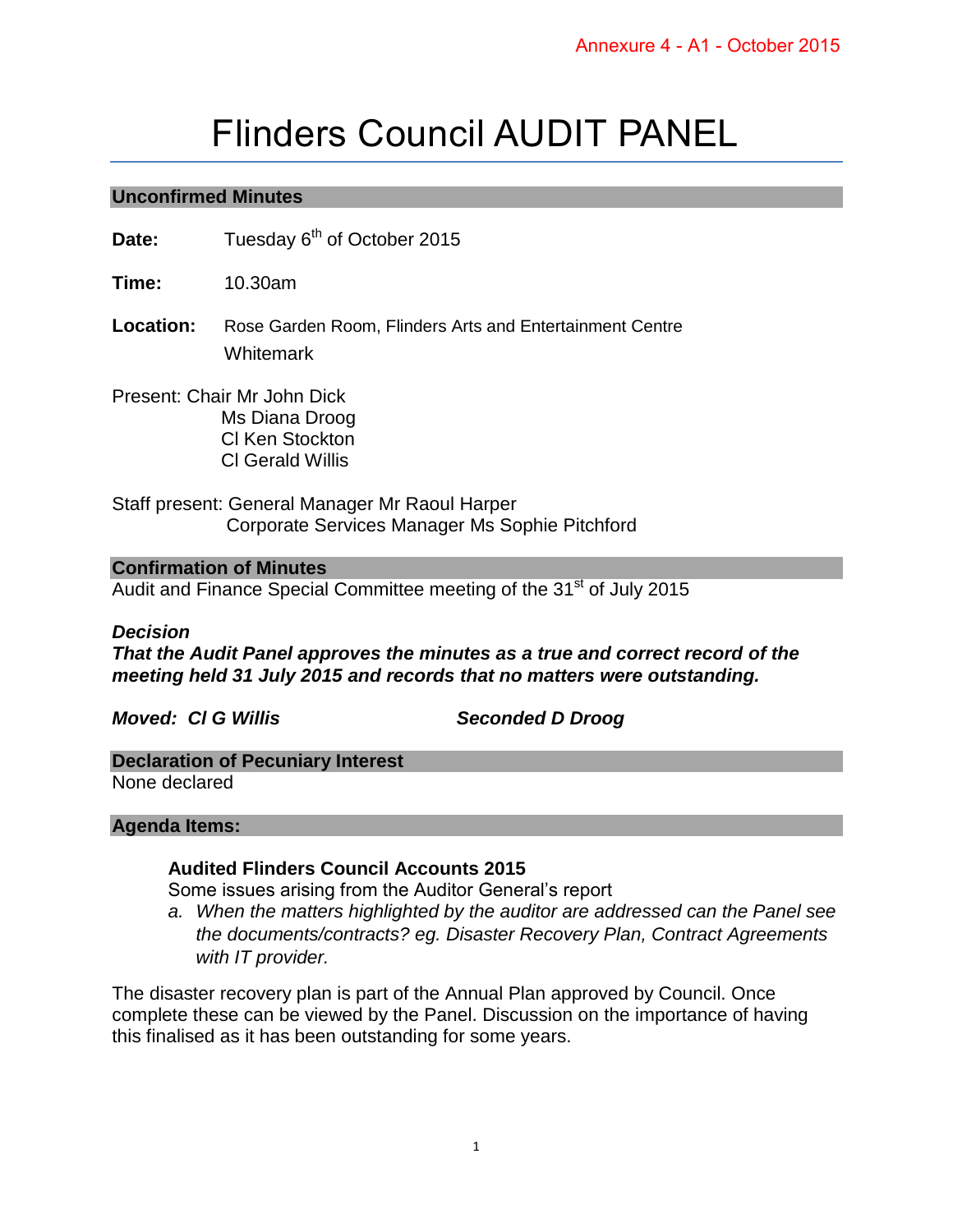# *b. What local IT skills does the Council or the Island have?*

A service agreement is in place but could be improved and will be in the year ahead. To date no approach has been made by locals to offer IT services to Council. Council has some in house IT skills but no IT expert on staff. Engaging an IT specialist on staff is not planned at this stage. IT support is provided by an off island service provider.

Efficiencies in the future could be found by engaging a service provider like an IT broker to develop a more flexible and efficient system.

*c. Can the Council provide the Audit Panel with the terms of reference to the consultant on producing a report on the Land Fill Site?* 

Upon discussion this question referred to the Landfill Restoration provision in the audited financial management responses and what processes we have in place for the engagement of contractors and procurement. Discussion around new project management framework, contractor management and procurement system being established and the new legal agreements that is in place. Management suggested monitoring usage of legal services at an individual staff level. The Panel will be kept informed of the Landfill restoration project.

- *d. Loan arrangements eg \$29,838* 
	- a. What were the loan arrangements with Boxburn Civil Construction?

Council does not have any loans. Broxburn was a bad debt. Every effort was made to collect on the debt but Broxburn was put into liquidation and Council has been unable to secure any of the funds owed to date but has a claim submitted with the liquidator.

- b. Are these type of arrangements common practice with the Council?
- c. Are there any other arrangements like this that the Audit Panel need to be aware of?

As above.

e. Why isn't the Museum listed in the assets?

An itemised list of assets is not included in the audited financials under review.

Depreciation is allocated across asset classes.

- f. It is noted that no payments were required for the defined benefit superannuation Fund (DBF).
	- a. Is this Fund or sub-fund in surplus?
	- b. How often is council notified on when it needs to contribute?
	- c. How many staff are still in the DBF?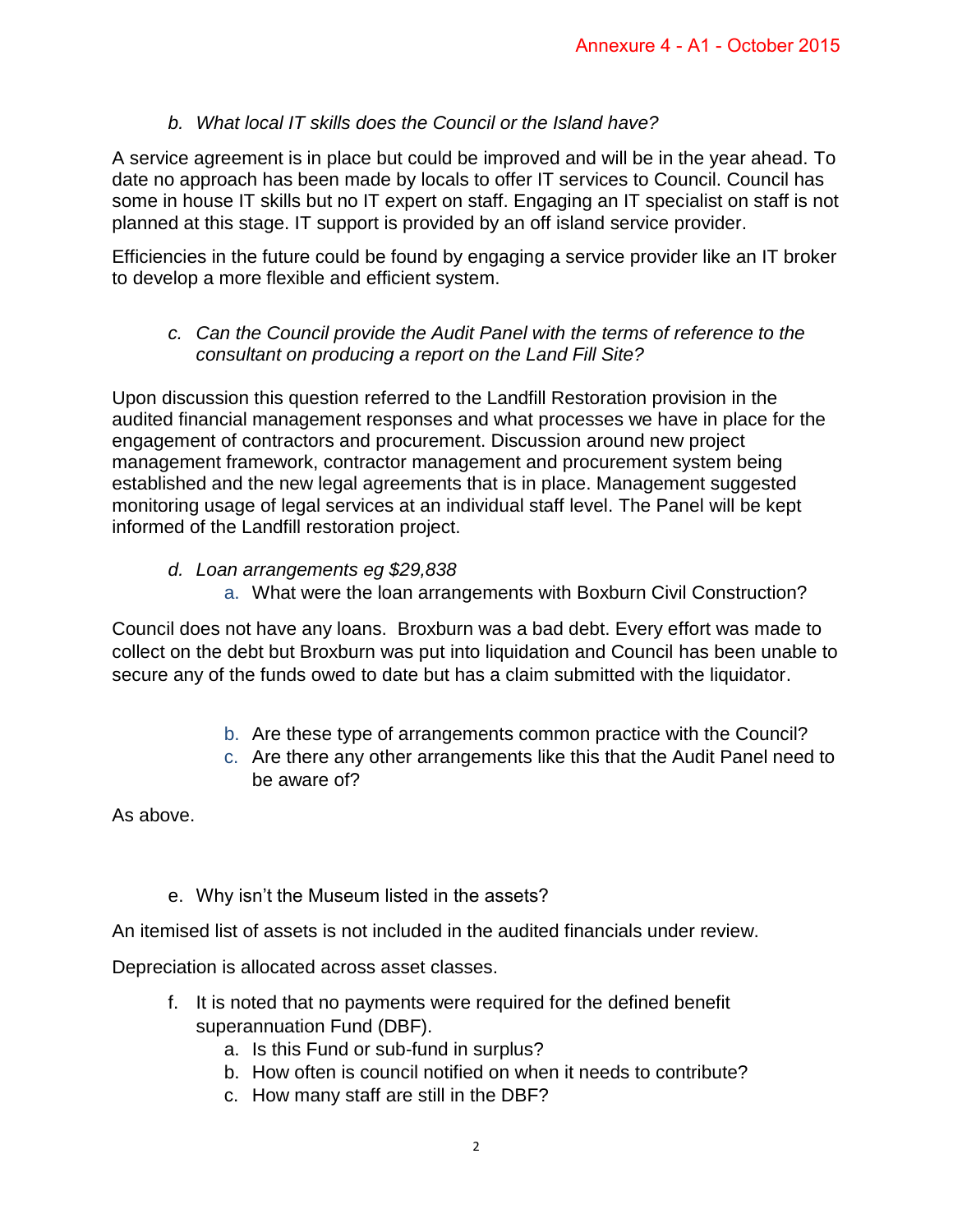Council has no employees that are members of a Defined Benefits Fund. Staff who have retired were once in a DBF*.* 

g. What audit and decision making trail exists between Council Workshops and Council Meetings?

This question is not relevant to the Audited Financials. Council cannot make decisions at workshops. Chair and Panel agreed to move this to the agenda item "Council policies and procedures" for an answer.

h. What is the explanation for item of \$1,925,969 (gain) for "Recognition of land under roads"?

Refer to accounting standard –AASB 1051.

i. Significant variance between the line item for salaries between the Audited Accounts and the Budget 2015/16

Capitalisation of wages, less staff employed than budgeted for, staff no longer working for Council and efficiencies through minimising overtime claims in particular at the airport (review previous year(s) figures). On costs have been cut to 10% as the changes to the Enterprise Agreement start to impact.

Captialsied wages of \$101K

Vacant positions \$120K

Oncosts minimised through EA provisions \$158K

Decrease in overtime \$32K

Total \$414 reduction on budgeted figures

## **Item 5: Rate Notice Errors**.

a. What were the errors?

The Valuer General issued incorrect property adjustment factors. Rates' modelling also was incorrectly undertaken and came down to human error. Management will monitor this far more closely in the future.

b. What has Council put in place to prevent this happening again?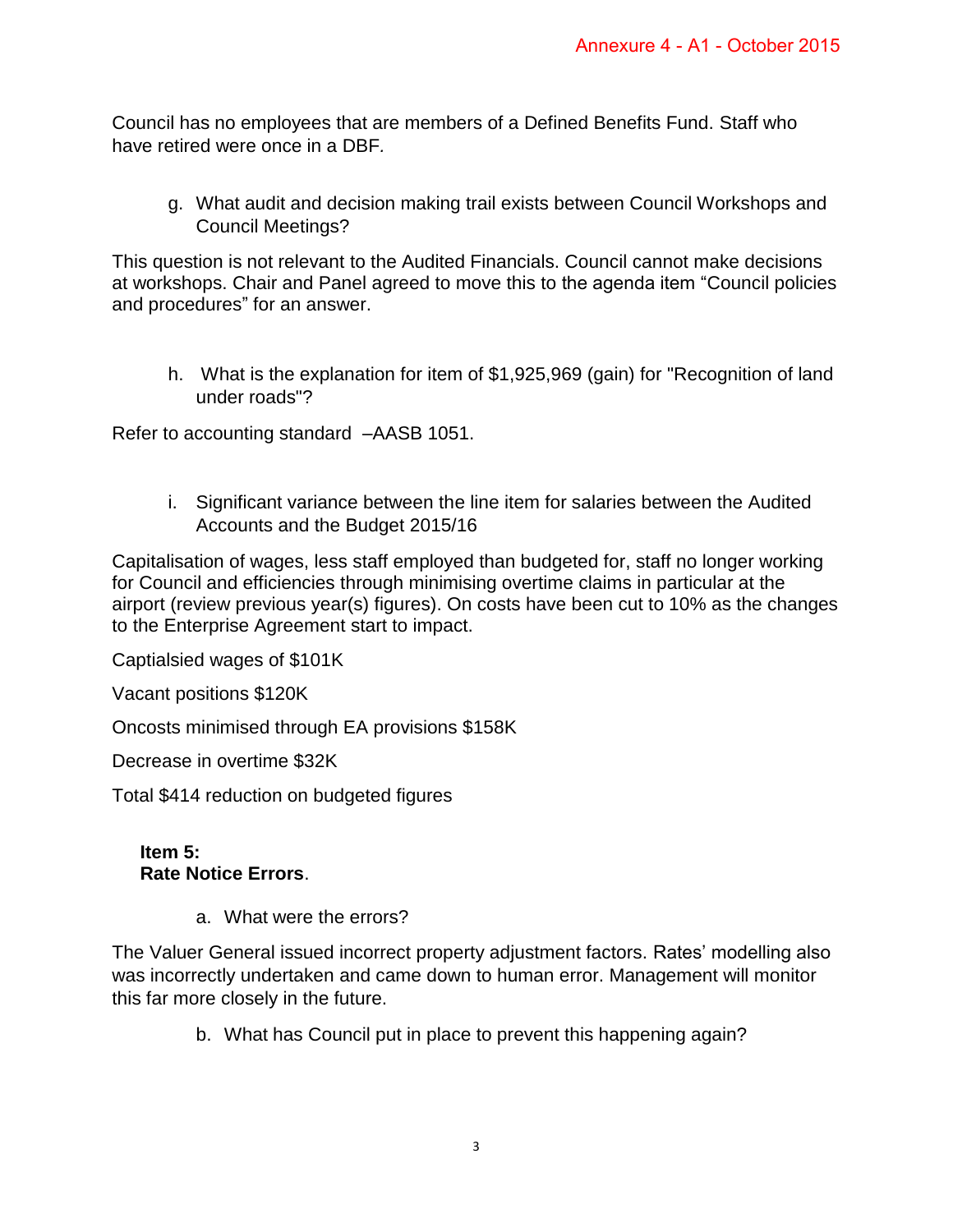Brighton Council under a resource sharing arrangement will independently review the adjustment factors and their application to properties in the year(s) ahead and rates modelling in the future.

> c. Can council allow for the BPay & EFT payment details to be included on the rate notices?

Answer: This has been answered previously. BPay is expensive for the small number of transactions involved.

Design of rates notice could be improved.

d. Can Council able to email rate notices & receipts to land owners?

Yes we could. Database of ratepayers who would prefer email correspondence could be advertised and subsequently updated.

e. Why are receipts being sent out to rate payers who do not request them?

# *Receipts are generated for all payments whether they are "requested" or not.*

 Is a receipt really needed? Management suggest that it is good practice but if a "tick a box" is on the rates notice to not receive rates receipts then a rate receipt should not be sent out.

## **Item 6: Grant Money**

a. How are the conditions, attached Grant Moneys received by Council, managed to ensure that the issuing agency and authority are able to reconcile the allocation of the Grant?

Operational grants, recurrent grants or one off grants all have different reporting requirements.

It was suggested that the audit panel could review a number of grant acquittals to see the process that Councils follow and confirm the reconciliation of the grant money.

## **Item 7:**

## **Council Policies & Practices**

a) What processes are in place to review Council's policies and procedures?

The Flinders Council Policy Manual directs the review of policies. The policies for review in the coming year are included in the approved Annual Plan of Council 2015/2016. Council does not review procedures – these are operational. Council sets policies. This is a cornerstone to the separation between Councillors and the operational aspects of Council business defined within the Local Government Act 1993.